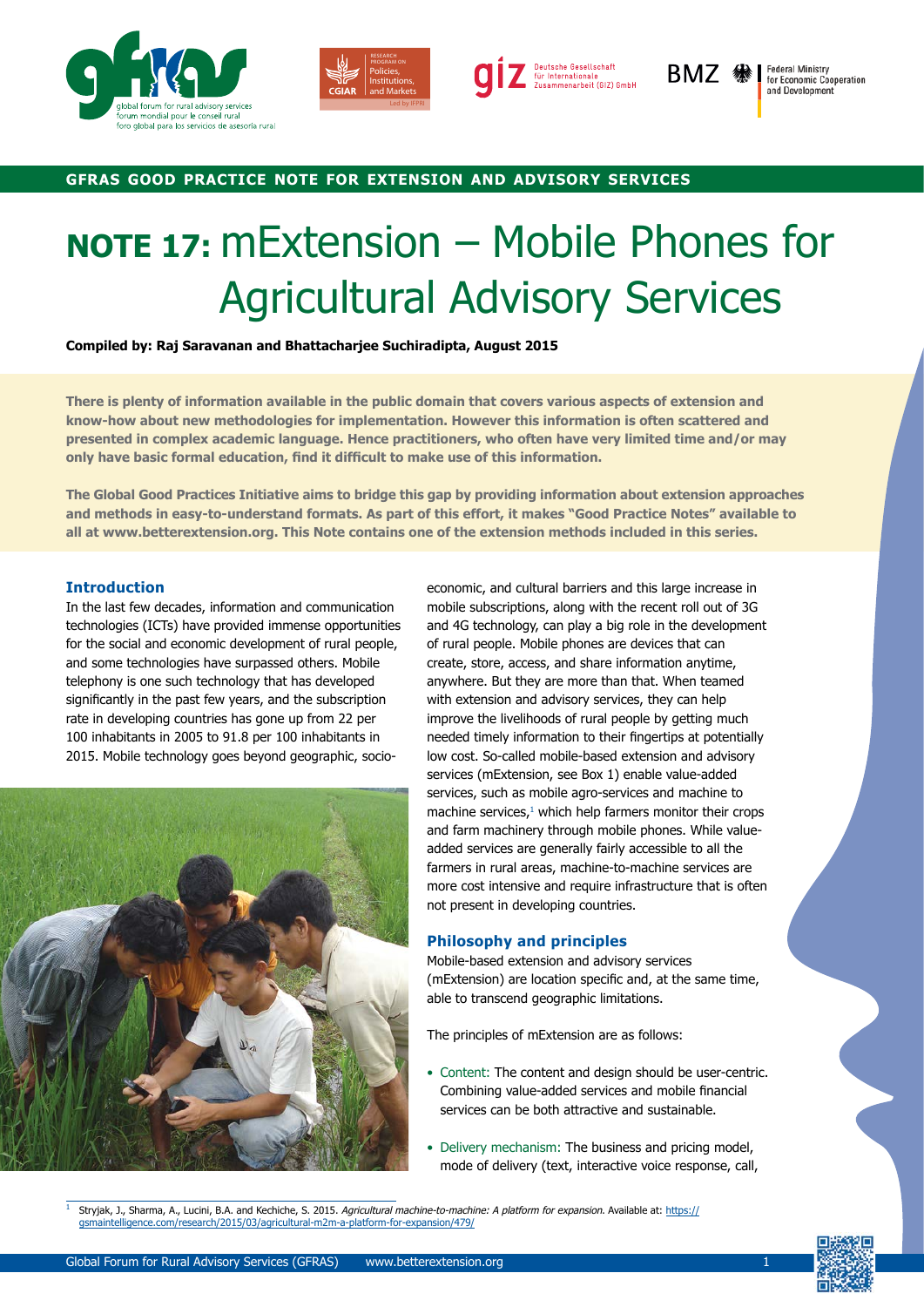### **BOX 1: mEXTENSION**

There are various modes – push and pull SMS, interactive voice response, mobile apps, and so on – through which mExtension services are provided either individually or in combination. While SMS and interactive voice response services are accessible from both conventional and smart phones, mobile apps require smart phones. Services can be free or subscription-based. Cost does not seem to affect popularity as shown by services such as IKSL (www.iksl.in) in India, iCow (http://icow.co.ke) in Kenya, Kilimo Salama (https://kilimosalama.wordpress.com) in Kenya and Rwanda, and e-Krishok (http://wp.ekrishok.com) in Bangladesh. Mobile-based advisory services are mostly targeted at farmers and the rural population but collaboration among stakeholders in agricultural innovation systems (AIS) for providing content is not unknown. The advisory services also vary from providing solely agricultural information (e.g. Gobi Sahana Sarana (http://www.agridept.gov.lk/index.php/1920-hotline) in Sri Lanka) to providing micro insurance to rural people (Kilimo Salama in Kenya and Rwanda), real time market information (e-soko (https://esoko.com/) active in 10 African countries), farmer-specific fertiliser recommendations (NMRiceMobile (http://webapps.irri.org/nm/phmobile/) in Bangladesh, China, India, Indonesia, Phillipines and West Africa) or integrating agricultural and weather information along with entertainment to attract large numbers of rural people (Nokia Life Tools).<sup>2</sup>

pictures, videos, etc.), and choice of application-based versus normal access should depend on maximising client access and not the benefit of the service provider.<sup>3</sup>

- Reach and interaction: Rigorous awareness-raising programmes should be conducted to increase reach, and the services should be interactive to ensure clients' needs are being met.
- Communication, not just advisory: mExtension should encourage increased dialogue between the stakeholders in agricultural innovation systems rather than providing farmers with information. This will facilitate capacity development of farmers and pass farmers' knowledge and experience back to the development arena.
- Sustainability: Both financial and infrastructural sustainability can be ensured by using a profit-based model of information delivery.
- Integration of technology: Different formats such as web portals, videos, voice, pictures and animations, etc. can be easily accessed from mobile phones, thus making integration of technology easier and efficient, and increasing the scope of mExtension.
- Reassessment vs development: Often it is better to build on existing services rather than coming up with new ones. This is likely to be more sustainable as the client is familiar with the services and the service provider has infrastructure to build upon.4
- Associated services: mExtension can only go so far in enabling economic development of the rural community. Infrastructure like roads, electricity, education, market and credit access, and so on are also required. So

investments in these are at least as important as timely information delivery, sometimes even more so.

#### **Implementation**

The following should be taken into account to ensure long-term success:

- Baseline survey: A baseline survey is needed to understand the information needs of rural clients, the type of mobile phones they use, and the pattern of mobile phone use.
- Developing partnerships: Depending on the type of service provided, stakeholders will vary but partnerships among different stakeholders aid standardisation of services, reduce integration issues, and help to segment the service providers and target users.5 Partnerships with network providers are very important for extension organisations to provide services catering to the needs of the client.
- Content Management System (CMS) and device dependency: A CMS enables multiple users to have different permission levels for collecting, managing, and publishing of information in any form or medium. The service provider needs to have expertise on the CMS to select and upload suitable content. The content should be equally accessible through smart and conventional phones, the former being developerfriendly and the latter being more popular in emerging markets.
- Infrastructure: Infrastructure like servers, mobile phones, PCs, etc. should be in place before the project is formally implemented. Providing smartphones to selected farmers/coordinators can

Stryjak et al. 2015. Op. cit.

Suchiradipta, B. and Saravanan, R. 2014. Global review on mobile phone applications for agricultural extension. In: Saravanan, R. (ed.) Mobile phones for agricultural extension: Worldwide mAgri innovations and promise for future. New Delhi, India: New India Publishing Agency.

Saravanan, R. and Suchiradipta, B. 2014. Mobile phone applications for agricultural extension in India. In: Saravanan, R. (ed.) Mobile phones for agricultural extension: Worldwide mAgri innovations and promise for future. New Delhi, India: New India Publishing Agency.

Addom, B.K. and Moy, L. 2014. Mobile phone applications along the agricultural commodity value chain. In: Saravanan, R. (ed.) Mobile phones for agricultural extension: Worldwide mAgri innovations and promise for future. New Delhi, India: New India Publishing Agency.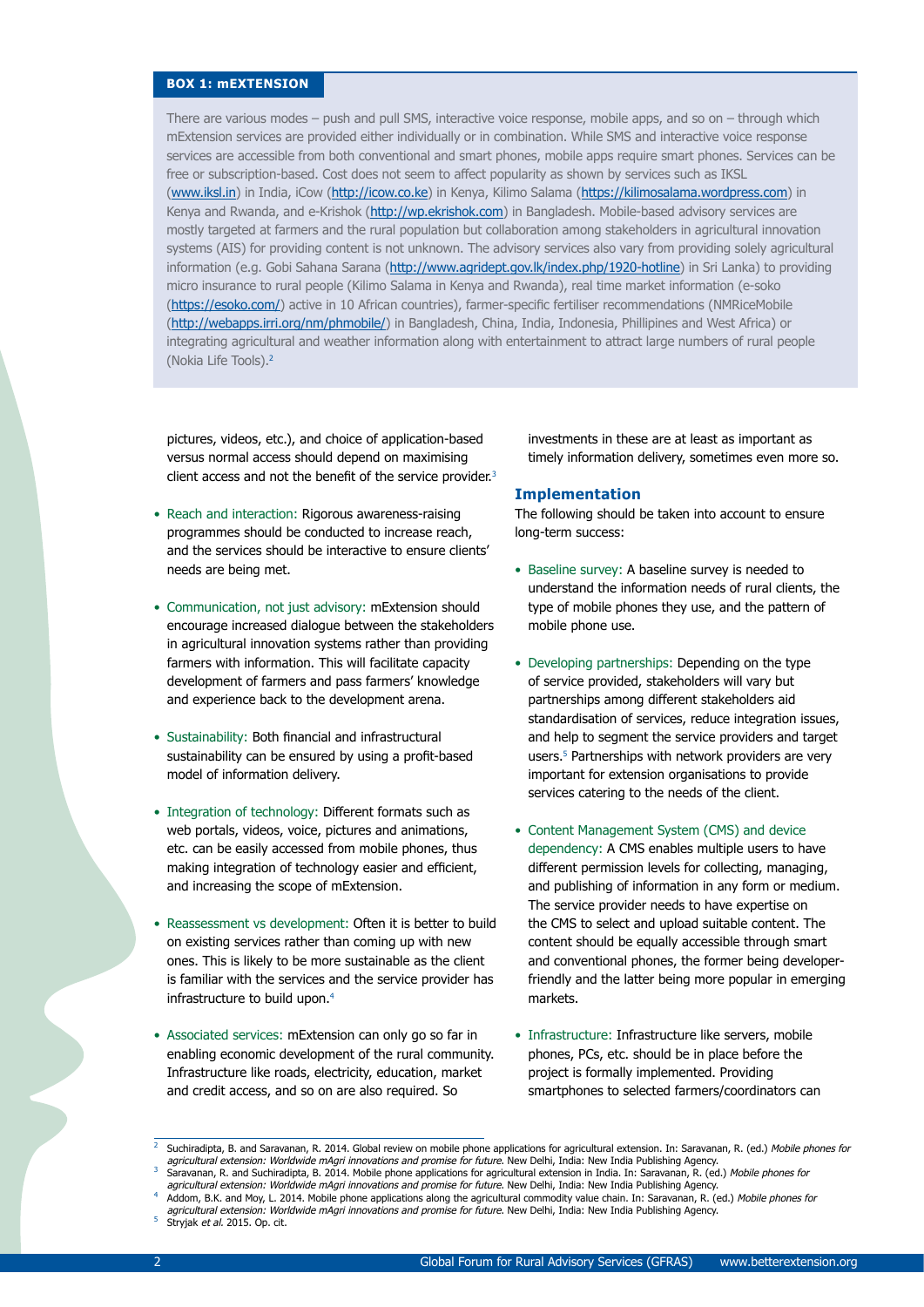ensure timely information delivery (e.g. m4AgriNEI (http://www.m4agrinei.in/) in India, SIA-Huaral (http://www.apc.org/en/node/9477) in Peru).<sup>6,7</sup>

- Staff selection: While dedicated staff are needed for large scale services, text-based services can be handled by extensionists.
- Scalability and sustainability goals: Sustainability is a problem with ICT projects and so there need to be clear goals and benchmarks for financial sustainability of the project without depending on a funding agency.
- Adding the extras: Mobile apps, call centre services, and peer-to-peer connection facilities with online and offline accessibility can be of added advantage.

## **Capacities required**

Extensionists need to be well versed in the use of mobile devices, but more importantly, should be aware of their clients, as missing critical information can be a serious flaw.<sup>8</sup>

For clients, the most important capacity issue is accessibility to mobile phones. In rural areas of low- and middle-income countries mobile phone subscription still has a long way to go, and women specifically are yet to benefit from the technology. The number of unconnected women is still significantly high and of those who have access to mobile phones, many have never sent an SMS.<sup>9</sup>

Technical illiteracy is also a major challenge in active use of mobile phones and this issue needs to be addressed before rolling out mExtension services. Rigorous awareness-raising and training on using mobile phones to access the service are also needed for proper utilisation of the potential mExtension has to offer.

## **Strengths and weaknesses**

Table 1 shows the strengths and weaknesses of mExtension.

#### **Governance**

In mExtension, the solution provider and service provider need to keep information updated regularly. Where funding agencies are involved, transparent fund flow is necessary along with internal monitoring and eventual external evaluation. Since numerous stakeholders are involved, with different roles, there should be regular follow-up of work done to ensure proper coordination.

#### **Costs involved**

Costs will vary depending on the scale of the project, services provided, and model, but generally fall under the following headings:

- infrastructure development and procurement
- staffing
- awareness creation and training
- maintenance of infrastructure
- costs to generate, curate, evaluate, localise and customise information.

#### **Table 1. Strengths, weaknesses, opportunities, and challenges**

| <b>Strengths</b>                                                                                                                                                                                                                                                                                                                                                                                                                                                       | <b>Weaknesses</b>                                                                                                                                                                                                                                                                                                                                                                                                                                                     | <b>Opportunities</b>                                                                                                                                                                                                                                                                                                                                                                                                                                                                                                        | <b>Challenges</b>                                                                                                                                                                                                                                                                                                                                                                                                                                              |
|------------------------------------------------------------------------------------------------------------------------------------------------------------------------------------------------------------------------------------------------------------------------------------------------------------------------------------------------------------------------------------------------------------------------------------------------------------------------|-----------------------------------------------------------------------------------------------------------------------------------------------------------------------------------------------------------------------------------------------------------------------------------------------------------------------------------------------------------------------------------------------------------------------------------------------------------------------|-----------------------------------------------------------------------------------------------------------------------------------------------------------------------------------------------------------------------------------------------------------------------------------------------------------------------------------------------------------------------------------------------------------------------------------------------------------------------------------------------------------------------------|----------------------------------------------------------------------------------------------------------------------------------------------------------------------------------------------------------------------------------------------------------------------------------------------------------------------------------------------------------------------------------------------------------------------------------------------------------------|
| • Portability<br>• Personalised information<br>• Two way communication<br>• Timely delivery of<br>information and alerts<br>• Location specificity<br>• Media mix<br>• Increased access to public<br>info via RAS <sup>10</sup><br>• Both online and offline<br>access<br>• Free or minimum charges<br>for access<br>Broad-based information<br>coverage<br>• Improved monitoring and<br>evaluation of extension<br>services through efficient<br>communication system | Using mobile phone for<br>$\bullet$<br>accessing agricultural<br>information is still not very<br>popular<br>• Technical illiteracy among<br>clients and extensionists<br>limits scope<br>Minimum use of smart<br>$\bullet$<br>phones by rural farmers,<br>which limits farmers access<br>to web portals, videos,<br>animations etc.<br>$\bullet$ Cost<br>• Relevancy of information in<br>a personal context<br>• Amount and type of content<br>delivered is limited | • Mobilising women<br>• Encouraging an<br>entrepreneurial culture<br>among young people<br>through developing new<br>apps and services<br>• Partnership among multiple<br>stakeholders increases<br>the opportunity for better<br>$s$ ervice $11$<br>• Wide reach<br>• Group-based approach <sup>12</sup><br>• Increasing mobile phone<br>penetration in rural areas<br>of low- and middle-income<br>countries<br>• Low cost of initial investment<br>• Improved market access and<br>protection against climatic<br>shocks | • Reaching resource-poor,<br>small-scale, and marginal<br>land holding farmers<br>• Scaling up of pilot projects<br>• Long-term sustainability<br>• Authenticity of content<br>• Relevant content<br>development<br>• Access to infrastructure<br>(roads, market, credit,<br>electricity, and so on) and<br>lack of network coverage<br>• Inclusion of women<br>• Awareness creation on<br>potential of mobile phone<br>in RAS<br>• Lack of research on impact |

- <sup>6</sup> Saravanan and Suchiradipta. 2014. Op. cit.
- Barrantes, R. and Aguero, A. 2014. Mobile phone applications for agricultural extension in Peru. In: Saravanan, R. (ed.) Mobile phones for agricultural extension: Worldwide mAgri innovations and promise for future. New Delhi, India: New India Publishing Agency
- <sup>8</sup> Hatt, T., Gardner, C., Wills, A. and Harris, M. 2013. Scaling mobile for development. London, UK: GSMA. Available at: [https://gsmaintelligence.com/](https://gsmaintelligence.com/research/?file=130828-scaling-mobile.pdf) [research/?file=130828-scaling-mobile.pdf](https://gsmaintelligence.com/research/?file=130828-scaling-mobile.pdf)
- GSMA. 2015. Bridging the gender gap: Mobile access and usage in low- and middle-income countries. London, UK: GSMA. Available at: [http://www.gsma.](http://www.gsma.com/connectedwomen/resources-2/gender-gap/) [com/connectedwomen/resources-2/gender-gap/](http://www.gsma.com/connectedwomen/resources-2/gender-gap/)
- 10 Bolarinwa, K.K., Oyeyinka, R.A. and Banmeke, T.O. 2014. Mobile phone applications for agricultural extension in Nigeria. In: Saravanan, R. (ed.) Mobile phones for agricultural extension: Worldwide mAgri innovations and promise for future. New Delhi, India: New India Publishing Agency.<br><sup>11</sup> Hatt et al. 2013. Op. cit.
- 
- $12$  Bolarinwa et al. 2014. Op. cit.